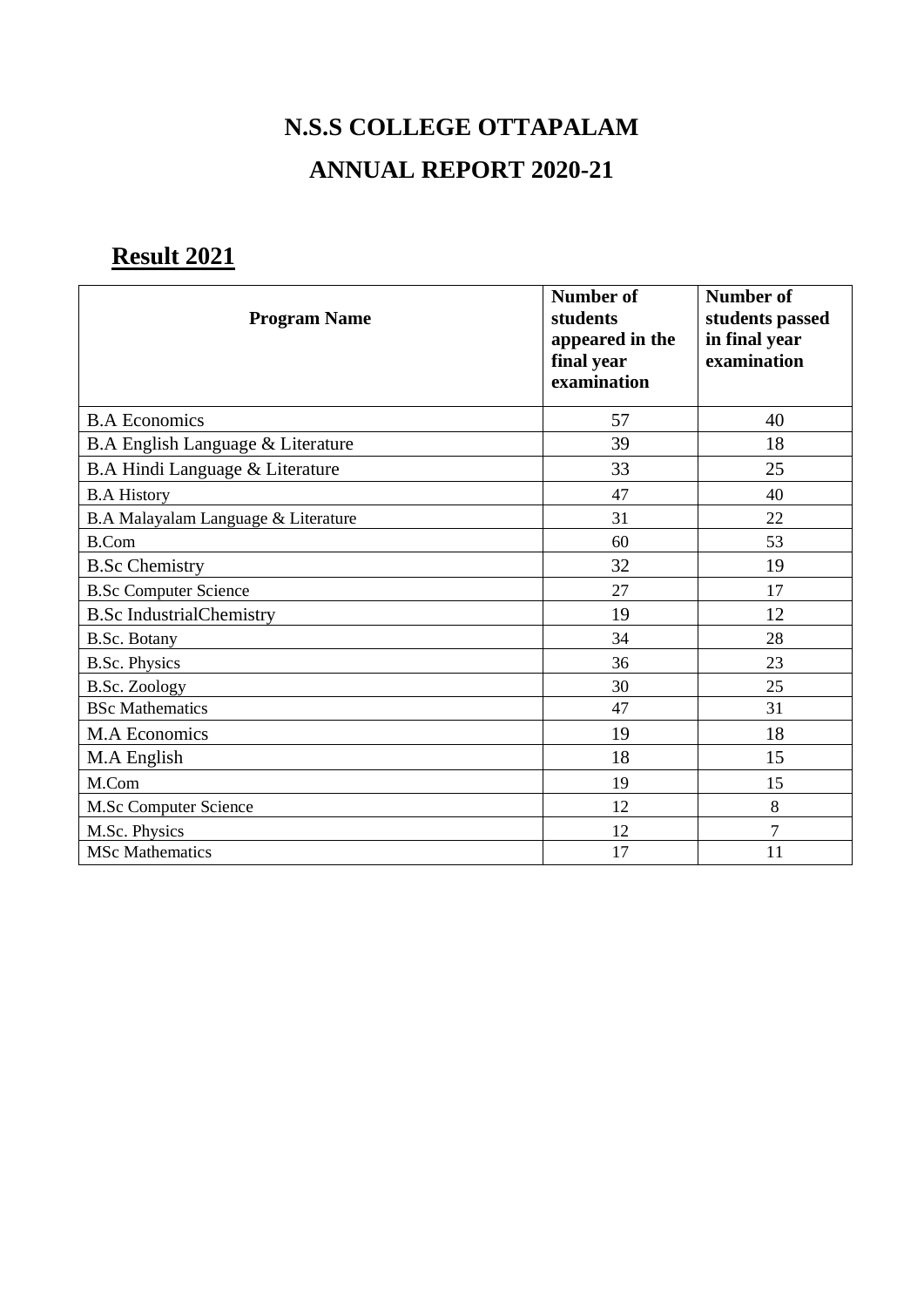# **University Rank Position 2021**

| <b>DEPARMENT</b>            | UG/PG | <b>NAME</b>              | <b>RANK</b><br><b>POSITION</b> |
|-----------------------------|-------|--------------------------|--------------------------------|
|                             | PG    | JASMIN.P                 | 3                              |
|                             | UG    | ATHURA.M                 | $\overline{7}$                 |
| <b>MATHEMATICS</b>          |       | NANDHA.N.R               | 10                             |
|                             |       | NAFLA.V.M                | 15                             |
| <b>HINDI</b>                | UG    | SHILPA.B                 | $\overline{3}$                 |
|                             |       | SWATHY.K                 | 8                              |
| MALAYALAM                   | UG    | KEERTHANA.U.KRISHNAN.K.K | 5                              |
|                             |       | AVANI.K                  | 10                             |
|                             |       | SUVARNA.P.R              | 12                             |
|                             | UG    | MANISH.K                 | 4                              |
| <b>COMPUTER SCIENCE</b>     |       | PRAVEENA.K.K             | 11                             |
|                             | PG    | <b>DILEEP</b>            | 3                              |
|                             |       | VISMAYA.N.S              | 10                             |
| <b>BOTANY</b>               | UG    | <b>APARNA P MARAR</b>    | $\mathbf{1}$                   |
| <b>CHEMISTRY</b>            | UG    | ATHMAJA.MENEON           | 8                              |
|                             | UG    | ANASWARA.M               | $\mathbf{1}$                   |
|                             |       | <b>DRISHYAK</b>          | $\overline{2}$                 |
|                             |       | <b>ANJALIT</b>           | $\overline{\mathbf{3}}$        |
|                             |       | SOUMYA O                 | 4                              |
| <b>INDUSTRIAL CHEMISTRY</b> |       | <b>CHITHRA G</b>         | 5                              |
|                             |       | <b>MINIK</b>             | 6                              |
|                             |       | <b>VIDHYAK</b>           | $\overline{7}$                 |
|                             |       | <b>GOKUL M</b>           | 8                              |
|                             |       | <b>DEVISRI P M</b>       | 9                              |

# **Webinars/Workshops Conducted During 2020-21**

| Department/              | <b>Activity</b>                     | Date       |
|--------------------------|-------------------------------------|------------|
| <b>Clubs/Committee</b>   |                                     |            |
| Dept. of Computer        | Webinar on Trends in Artificial     | 20/03/2021 |
| Science                  | Intelligence                        |            |
| <b>Library Committee</b> | Webinar-Vayana Dinacharanam and     | 19/06/2020 |
| and Dept. of             | Basher Dev Anusmaranam (Reading Day |            |
| Malayalam                | Celebration)                        |            |
| Literary club $\&$       | Webinar - Keralappiravi             | 01/11/2020 |
| Dept.of Malayalam        |                                     |            |
| Dept of Malayalam        | Webinar-Rajalakshmi Anusmaranam     | 18/01/2021 |
| & Dept.of physics        |                                     |            |
| Dept. of Malayalam       | Webinar - Vanitha Dinacharanam      | 08/03/2021 |
| & Woman Cell             | (Woman's Day)                       |            |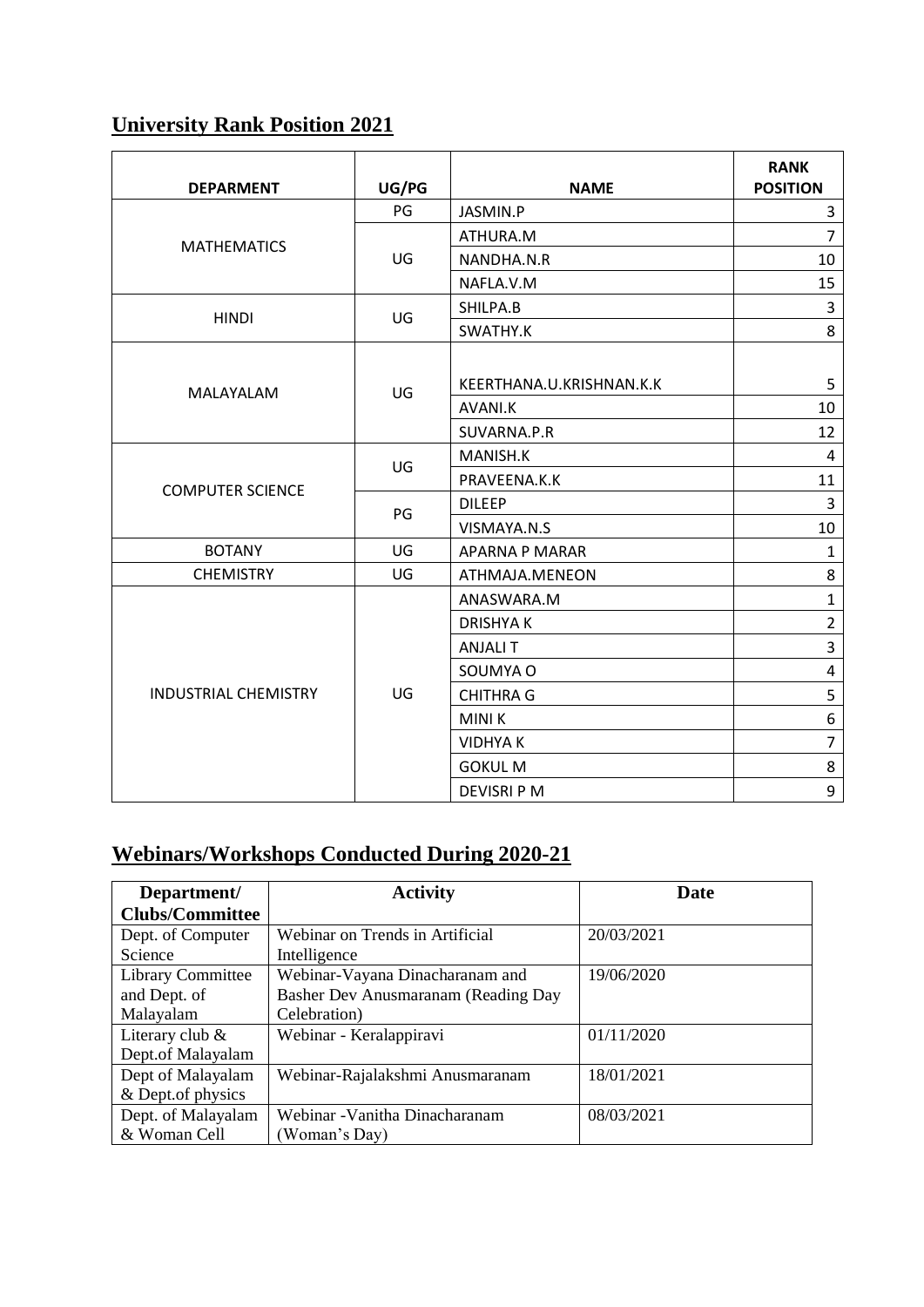| Literary Club         | Online speech - Loka Mathrubhasha          | 21/02/2021              |
|-----------------------|--------------------------------------------|-------------------------|
|                       | Dinam(Intenational Mother Language         |                         |
|                       | Day)                                       |                         |
| Dept.of Commerce      | Webinar on Demystifying Exchange           | 26/02/2021              |
|                       | Traded Funds as an Investment              |                         |
|                       |                                            |                         |
|                       | Opportunity                                |                         |
| Dept.of Commerce      | Two Days Workshop cum Webinar              | 05/03/2021 & 06/03/2021 |
| Dept.of Commerce      | <b>INTERNATIONAL WEBINAR ON</b>            |                         |
|                       | SUPPLY CHAIN AND ITS EFFECT ON             |                         |
|                       | <b>BUSINESS</b>                            |                         |
| Dept.of Commerce      | National Webinar on 'Revitalising Human    | 20/03/2021              |
|                       | Resource Functions in the New Normal'      |                         |
| Dept.of Commerce      | ONE DAYWORKSHOP on "DIGITAL                | 16/202/2021             |
|                       | PAYMENT SOLUTIONS"                         |                         |
| Dept.of Commerce      | One Day Workshop on GST                    | 24/02/2021              |
|                       |                                            | 26/09/2020              |
| Dept.of Commerce      | Seminar on Research Methodology            |                         |
|                       | "GYANANVESHIN"                             |                         |
| Dept.of Zoology       | Biodiversity Talk 2: Grasshopper diversity | 20/03/2021              |
|                       | & Locust Migration in India                |                         |
| Dept.of Zoology       | Biodiversity talk 3-Marine Biodiversity    | 25/03/2021              |
| Dept.of Zoology       | Biodiversity Talks 1: Winged Wonders of    | 19/03/2021              |
|                       | the Backyard                               |                         |
| Dept.of Zoology       | Webinar - Gender Sensitization             | 04/07/2020              |
| Dept.of Zoology       | Webinar - Magical Mangroves                | 20/02/2021              |
| Dept.of Zoology       | Webinar-Virtual guided Tour on Natural     | 07/11/2020              |
|                       | History Museum Thiruvananthapuram          |                         |
|                       |                                            |                         |
| Dept.of Zoology       | World Water Day Observance 2021            | 22/03/2021              |
| Dept.of Zoology       | Seminar on Ziel Finden- Career &           | 24/02/2021              |
|                       | Academic prospects in Zoology              |                         |
| Dept. of Chemistry    | <b>International Webinar Series on</b>     | 21/10/2020 & 22/10/2020 |
|                       | Progressive Approaches in Chemistry        |                         |
| Dept. of Chemistry    | International Webinar on Fundamentals of   | 12/03/2021              |
|                       | OrganometallicChemistry and its Future     |                         |
|                       | Scope.                                     |                         |
| Science Club&         | Webinar on Accidental Discoveries in       | 28.02.21                |
| Dept. of Chemistry    | Science                                    |                         |
| Dept. of Chemistry    | 'CLUB DE CHEM' Chemistry club 2020-        | 19/02/2021              |
|                       |                                            |                         |
|                       | 21 inauguration                            |                         |
| "Dialogues", the      | Webinar-UNDERSTANDING THE                  | 08/03/2021              |
| literary forum of the | IMPORTANCE OF INCLUSIONS AT                |                         |
| department of         | HIGHER EDUCATION INSTITUTIONS              |                         |
| English               |                                            |                         |
| Dept. of Economics    | Webinar "Does a Pandemic affect Indian     | 11/09/2020              |
|                       | Economy"                                   |                         |
| Dept. of Economics    | Webinar - Pandemic Agrarian Crisis and     | 05/03/2021              |
|                       | Unemployment                               |                         |
| Dept. of Economics    | Online investor awareness certificate      | 15/10/2020              |
|                       | Programme                                  |                         |
| Dept.of Hindi         | National Webinar on                        | 24/03/2021              |
|                       |                                            |                         |
| IQAC & Dept.of        | Webinar on "Emerging Trends in             | 23/03/2021              |
| Physics               | Research"                                  |                         |
| Dept.of Physics       | <b>INAUGURATION OF PHYSICS CLUB</b>        | 24/02/2021              |
|                       | 2020-21 & PROJECT SYMPOSIUM                |                         |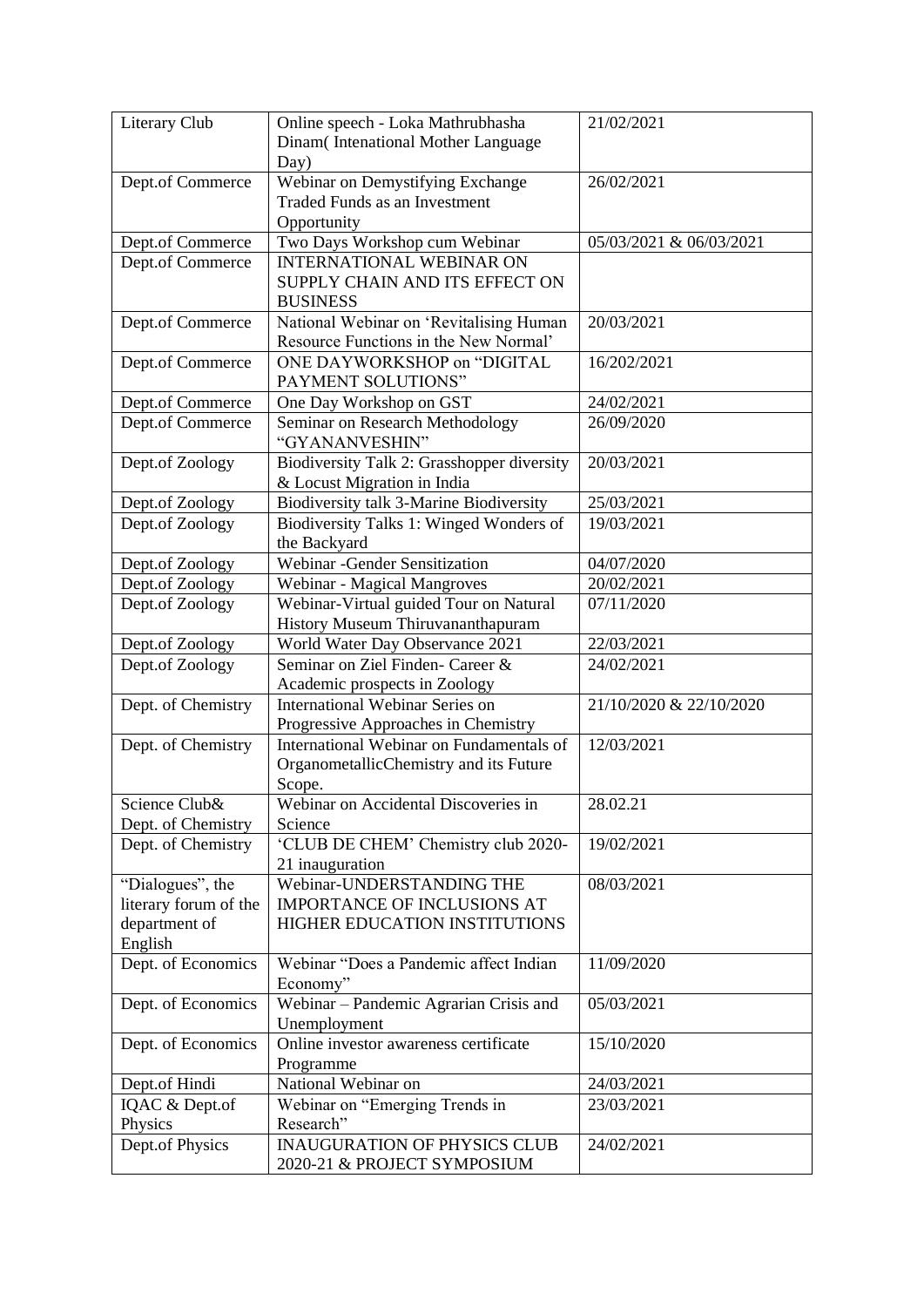| Dept.of Physics     | A webinar lecture series was conducted on  | 03/03/2021,05/03/2021 & |
|---------------------|--------------------------------------------|-------------------------|
|                     | the topic "Basics of Measure theory "      | 07/03/2021              |
| Dept.of Botany      | A webinar on "Eco-restoration and Forest"  | 22/03/2021              |
|                     | Conservation"                              |                         |
| Dept.of Botany      | A webinar on "Economically Important"      | 02/03/2021              |
|                     | Gingers"                                   |                         |
| Dept.of Botany in   | A webinar on "Ethnobotany and              | 05/10/2020              |
| collaboration with  | <b>Conservation Strategies: Post Covid</b> |                         |
| N.S.s college,      | Methodological Approaches"                 |                         |
| Parakkulam          |                                            |                         |
| Dept.of Botany in   | A webinar was conducted in connection      | 16/09/2020              |
| collaboration with  | with World Ozone Day Celebrations          |                         |
| <b>NSS</b> Training |                                            |                         |
| College, Ottapalam  |                                            |                         |

# **Department Of Physical Education Achievments/Activities**

- 1. KALARIPAYATTU : Our Men Kalaripayattu Team participated in the Calicut University Intercollegiate Kalaripayattu Championship held at Pazhassiraja College,Pulpally,Wayanad.
	- OJASKRISHNA T S- Secured the THIRD place in Kalaripayattu (iruthi kaalil malarnnu thirichiruthikkal)
	- GOPIKA M -Secured the THIRD place in Kalaripayattu (Chavittipongal)
- 2. ATHLETICS: Our College Athletics Team participated in the Intercollegiate Athletic Meet held at Calicut University Stadium, Calicut.
- 3. FOOTBALL : Our Team Reached in Quarter Finals of C-Zone Football Championship held at SNGS College Pattambi.
- 4. KABADDI: College Team Secured 2<sup>nd</sup> Position in Calicut University C- Zone Kabaddi Championship held at Govt.Arts &Science College Kozhijampara, Palakkad.

# Team Members

- Ajith Kumar U II DC Economics
- Nithin Krishna P S III DC Economics
- Manikandan S II DC Economics
- Muhammed Riyas A -III DC English
- Sourav G -- III DC BCom
- Sabarinadhan S -- I DC English
- Nandagopal G -- III DC Malayalam
- Deepak  $K$  -- II DC Physics
- Muhammed Shafeeq P P -- II DC History
- Shibil Muhammed S --- III DC CS
- Shafeek C K -- III DC History
- 5. BALL BADMINTON : Our Men Ball BadmintonTeam participated in the Calicut University Ball Badminton Championship held at MES College Mampad.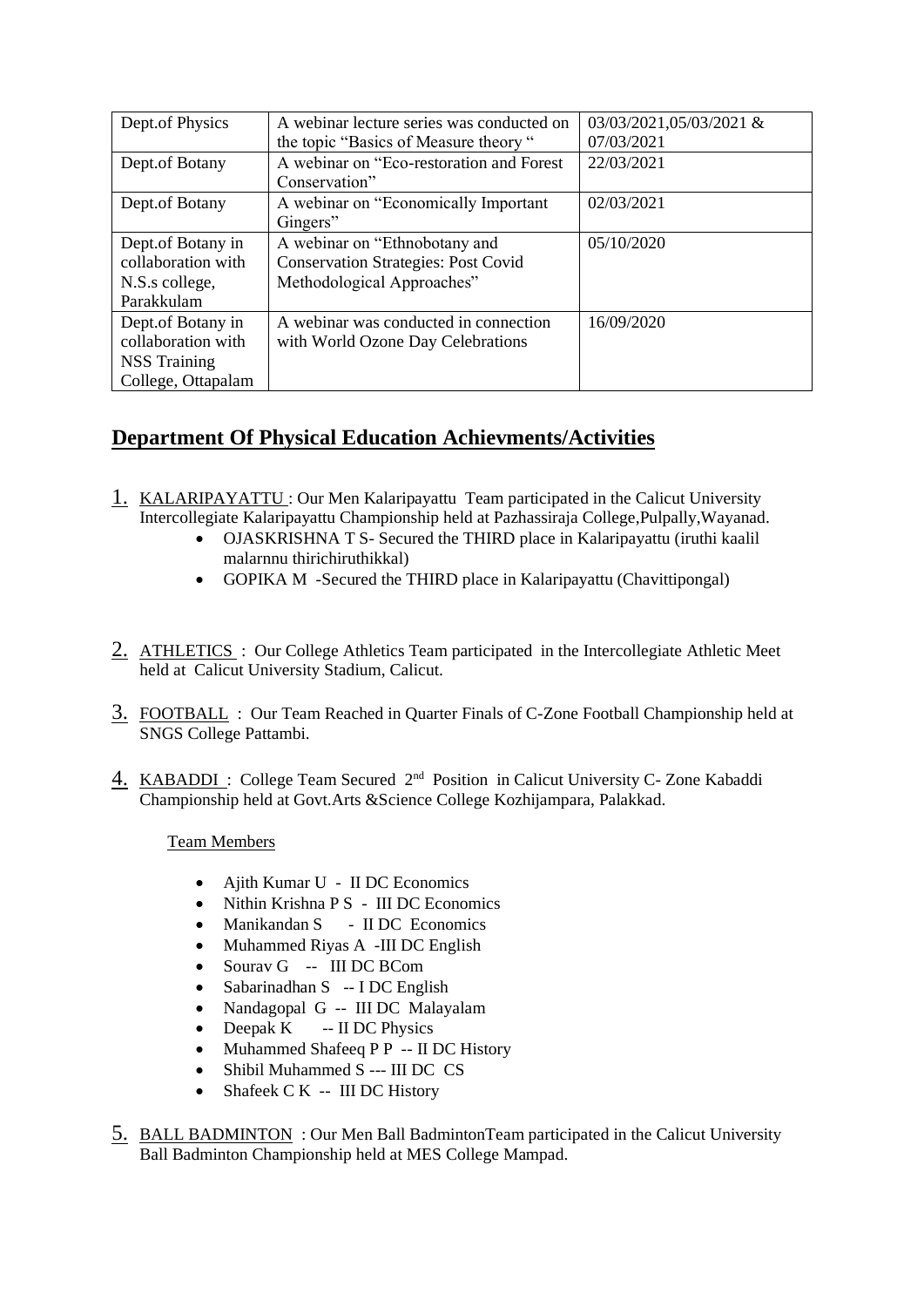6. SHUTTLE BADMINTON : Our College Team Secured 1<sup>st</sup> position in Calicut University C-Zone Shuttle Badminton Championship held at CSN Indoor Stadium,Ottappalam

#### WINNERS

- Ranjith C -  $2<sup>nd</sup> DC Bcom (Individual Chapman)$
- Robindas M rd DC CS
- Roopesh Kiran P  $1<sup>st</sup>$  DC CS
- Subil R krishna  $-2^{nd}$  DC IC
- Abdul Rasin O 2 nd DC CS
- SIDDHARTH K P 1 st DC Zoology
- MOHAMMED JASEEL K P-1<sup>st</sup> CS
- 7. SHUTTLE BADMINTON : Our Men Shuttle Badminton Team participated in the Calicut University Shuttle Badminton Championship held at ST.Joseph's College Devagiri,Calicut.
- 8. WUSHU: Our Men Wushu Team participated in the Calicut University Wushu Championship held at P T Usha Indoor Stadium Calicut University.
	- VYSHNAV C B Secured the THIRD place in SANSHOU:Below 60kg Category.

 9. SEPAKTAKRAW : College Team participated in the Calicut University Intercollegiate Sepaktakraw Championship held at St.Thomas's College (Thrissur Sports Center Kuriachira).

 $Team got 4<sup>th</sup> position$ 

- Shafeek  $C K$ <sup>rd</sup> DC History
- Moh Mansoor rd DC Economics
- Muhammed Ashiq <sup>rd</sup> DC Maths
- Vibin M -  $2<sup>nd</sup>$  DC English
- Vishnu K  $A$  $-3^{rd}$  DC English

10. CRICKET : Our Team Reached in Quarter Finals of C-Zone Cricket Championship held at SNGS College Pattambi .

11.ARCHERY : Our College Team Participated in Calicut Uniersity Archery Championship held at Pazhassiraja College Pulpally,Wayanad.

### DISTRICT,STATE AND NATIONAL CHAMPIONSHIPS

KALARIPAYATTU : STATE Kalaripayattu Championship2020-21

- OJASKRISHNA T S- URUMMIVEESSAL Participation
- GOPIKA M Secured the second place in Kalaripayattu (Chavittipongal)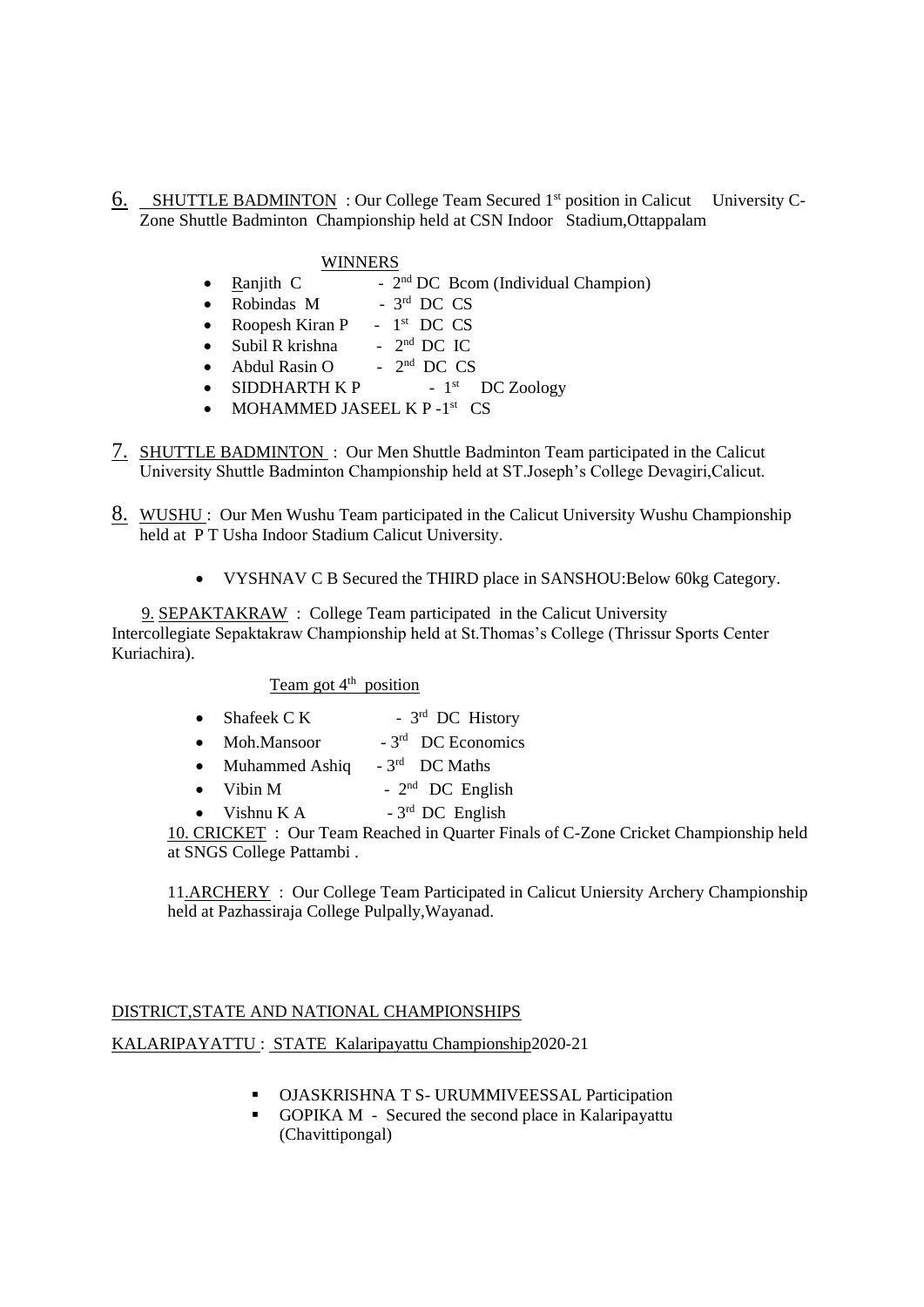### BALL BADMINTON :

- Gokulkrishna U Of  $2<sup>nd</sup>$  DC History- (65<sup>th</sup> Kerala State Senior Ball Badminton Championship 2020) Participation.
- Abhijith K K  $1^{st}$  DC Bcom & Abhishek M  $1^{st}$  DC CS  $3^{rd}$  Position In (52<sup>nd</sup> Kerala State Junior Ball Badminton Championship 2020-21).

RIFLE SHOOTING: Vijay R:- Of  $3<sup>rd</sup>$  DC IC -Participation(National Rifle Association Southzone participation)

TUG OF WAR : AKSHAY H -2<sup>ND</sup> DC CS -3<sup>rd</sup> Position In (27<sup>th</sup> Kerala State Junior Tug Of War Championship 2020-21).

#### EXTENSION **ACTIVITIES**

Our student VISHNAV C V of  $2^{ND}$  DC BCOM had conducted WUSHU classes for the students of SHADOW FIGHT CLUB Edappal.

DEEPAK K 2nd PHYSICS had conducted KALARIPAYATTU Classes for the students of CVN Kalari puthur palakkad.

Department of Physical Education joined with Health And Yoga Club celebrated National Yoga Day by conducting Yoga classes for college students.

# **KELI – Online Cultural Fest 2020-21**

Online Cultural Fest "KEI" was conducted on 24<sup>th</sup>,25<sup>th</sup> and 26<sup>th</sup> March 2021 in the Covid Pandemic Situation.

# **ONLINE CULTURAL FEST KELI-2021 WINNERS**

| SI No          | <b>Item</b>          | <b>Position</b>                                                                                                                                                                                                                                    |
|----------------|----------------------|----------------------------------------------------------------------------------------------------------------------------------------------------------------------------------------------------------------------------------------------------|
| $\mathbf{1}$   | <b>Poster Making</b> | Sreedev V.K.<br>1.<br>2 <sup>nd</sup> year B. Sc. Physics<br>Ranjith K.<br>2.<br>1 <sup>st</sup> year B. Com.<br>Aruna M.<br>3.<br>2 <sup>nd</sup> year B. A. History                                                                              |
| $\overline{2}$ | Bharatanatyam        | Sruthi B<br>1.<br>1 <sup>st</sup> year B. Sc. Computer science<br>&<br>Anjali Jayakumar<br>2 <sup>nd</sup> year B. Sc. Computer Science<br>Anubha K.<br>2.<br>1 <sup>st</sup> year B.Com.<br>Vandana P.<br>3.<br>1 <sup>st</sup> year B. Sc. Maths |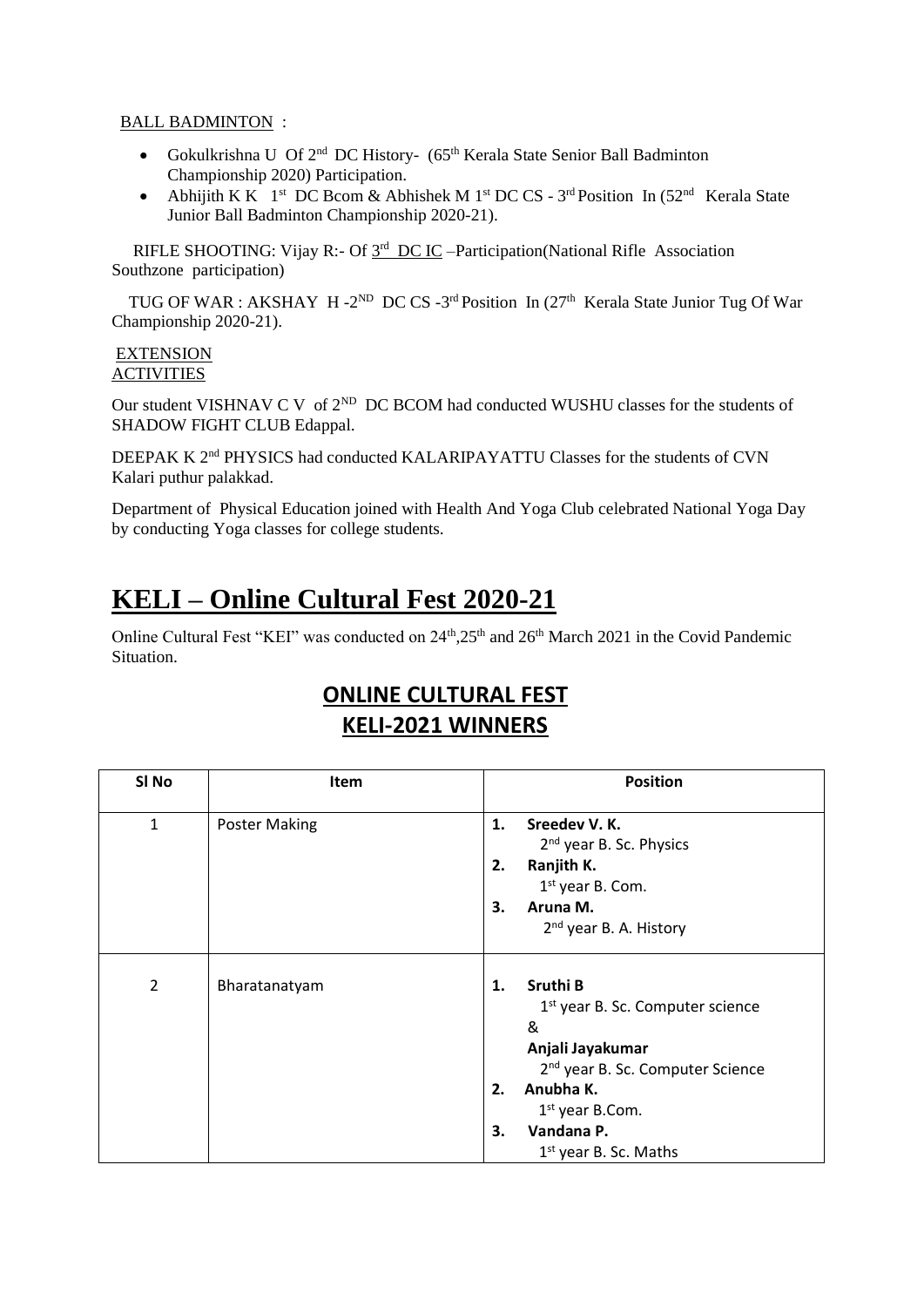| 3              | Kuchipudi              | Durga C.<br>1.<br>1 <sup>st</sup> year B. A. Economics<br>Malavika. A.<br>2.<br>2 <sup>nd</sup> year B. A. English literature<br>Veenasree T.M.<br>3.<br>1 <sup>st</sup> year B. Com. |
|----------------|------------------------|---------------------------------------------------------------------------------------------------------------------------------------------------------------------------------------|
| 4              | Folk Dance (Single)    | Anubha. K<br>4.<br>1 <sup>st</sup> year B. Com.<br>Vandana P.<br>5.<br>1 <sup>st</sup> year B. Sc. Maths                                                                              |
| 5              | <b>Light Music</b>     | 1.<br>M. Arya<br>1 <sup>st</sup> year B. Com.<br>Abhimanyu K. P.<br>2.<br>1 <sup>st</sup> year B. Com.<br>Anaswara M. Das<br>3.<br>2 <sup>nd</sup> year B. Sc. Maths                  |
| 6              | Nadanpattu (Single)    | <b>Malavika T</b><br>1.<br>1 <sup>st</sup> year BA Hindi<br>Aiswarya K.<br>2.<br>1st Year BSc Zoology                                                                                 |
| $\overline{7}$ | Nadanpattu (Group)     | 1 <sup>st</sup> year B.A. Hindi students<br>(A Grade)                                                                                                                                 |
| 8              | <b>Classical Music</b> | 1. Gopika S.<br>1 <sup>st</sup> Year B. Sc. Chemistry<br>2. Gokul Krishnan K.<br>1st Year B. Sc. Computer Science                                                                     |
| 9              | Mridangam              | Gokul Krishnan K.<br>1 <sup>st</sup> Year B. Sc. Computer Science<br>(A Grade)                                                                                                        |
| 10             | Recitation (Malayalam) | 1. Anaswara M. Das<br>2 <sup>nd</sup> year Mathematics<br>2. Abhimanyu K. P.<br>1 <sup>st</sup> year B. Com.<br>3. Vandana P.<br>1 <sup>st</sup> year M. Sc. Mathematics              |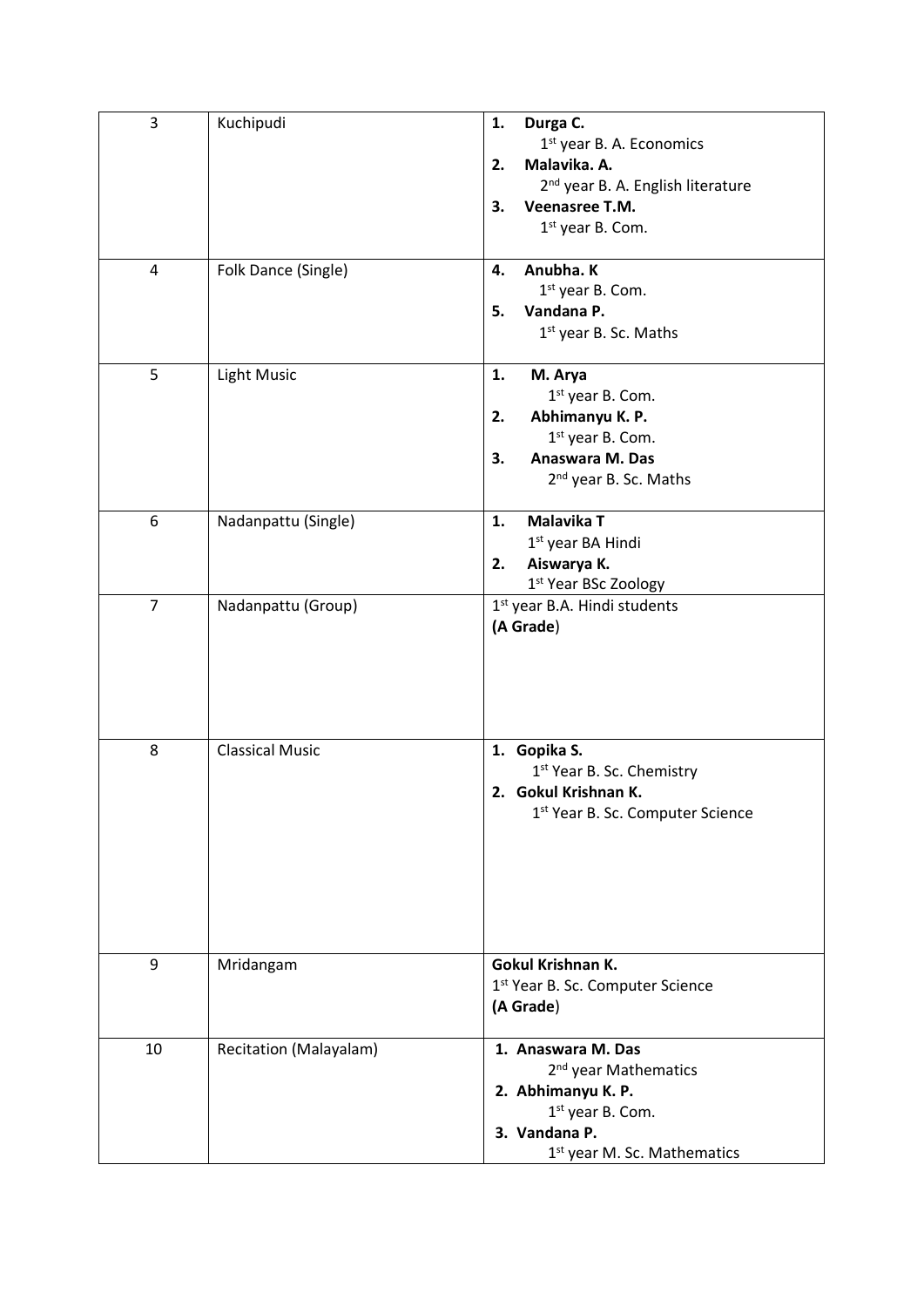| 11 | Recitation (English)   | 1. Anuraga Menon<br>2 <sup>nd</sup> year B. Com.<br>2. Vandana P.<br>1 <sup>st</sup> year B. Sc. Maths          |
|----|------------------------|-----------------------------------------------------------------------------------------------------------------|
| 12 | Recitation (Hindi)     | 1. Anuraga Menon<br>2 <sup>nd</sup> year B. Com.<br>2. Anagha Krishna V P<br>1 <sup>st</sup> year B. A. English |
| 13 | Extempore (Malayalam)  | Anuraga Menon<br>2 <sup>nd</sup> year B. Com.<br>(A Grade)                                                      |
| 14 | Extempore (English)    | Anuraga Menon<br>2 <sup>nd</sup> year B. Com.<br>(A Grade)                                                      |
| 15 | Extempore (Hindi)      | 1. Anuraga Menon<br>2 <sup>nd</sup> year B.Com.<br>2. Abhinitha A.<br>1 <sup>st</sup> year B. A. Hindi          |
| 16 | Group Song (Malayalam) | 1 <sup>st</sup> year B.A. Hindi students<br>(A Grade)                                                           |
| 17 | Monoact                | Vishnu T.<br>1 <sup>st</sup> year B. Com.<br>(A Grade)                                                          |
| 18 | Mimicry                | Vishnu T.<br>1 <sup>st</sup> year B. Com.<br>(A Grade)                                                          |

# **National Service Scheme (NSS) Activities**

# **24.12.2020 COVID FLTC CLEANING**.

As a part of offline activities in virtual camp some of the volunteers were assigned to do the cleaning work of GHSS KADAMBUR which was used as a covid hospital. The volunteers took every precaution in the cleaning work to prevent the mitigation of corona virus. Other volunteers did Covid 19 awareness in their localities.

# **1.MAKING OF SHORT FILM- (17/04/2020)**

During the Covid 19 lockdown period, volunteers made a short film which was completely shot at their own homes. Through this short film they conveyed the message of staying home is the best thing one can do for stopping the spread of corona virus.

# 2.**MASK COLLECTION CHALLENGE- (27/05/2020)**

Volunteers accepted the "Mask collection challenge". They made 120 masks and handed it over to the Palakkad district National Service Scheme Coordinator.

# 3.**COVID-19 AWARENESS QUIZ- (13/05/2020)**

Conducted an online quiz for making the people aware of the corona virus using google platform.